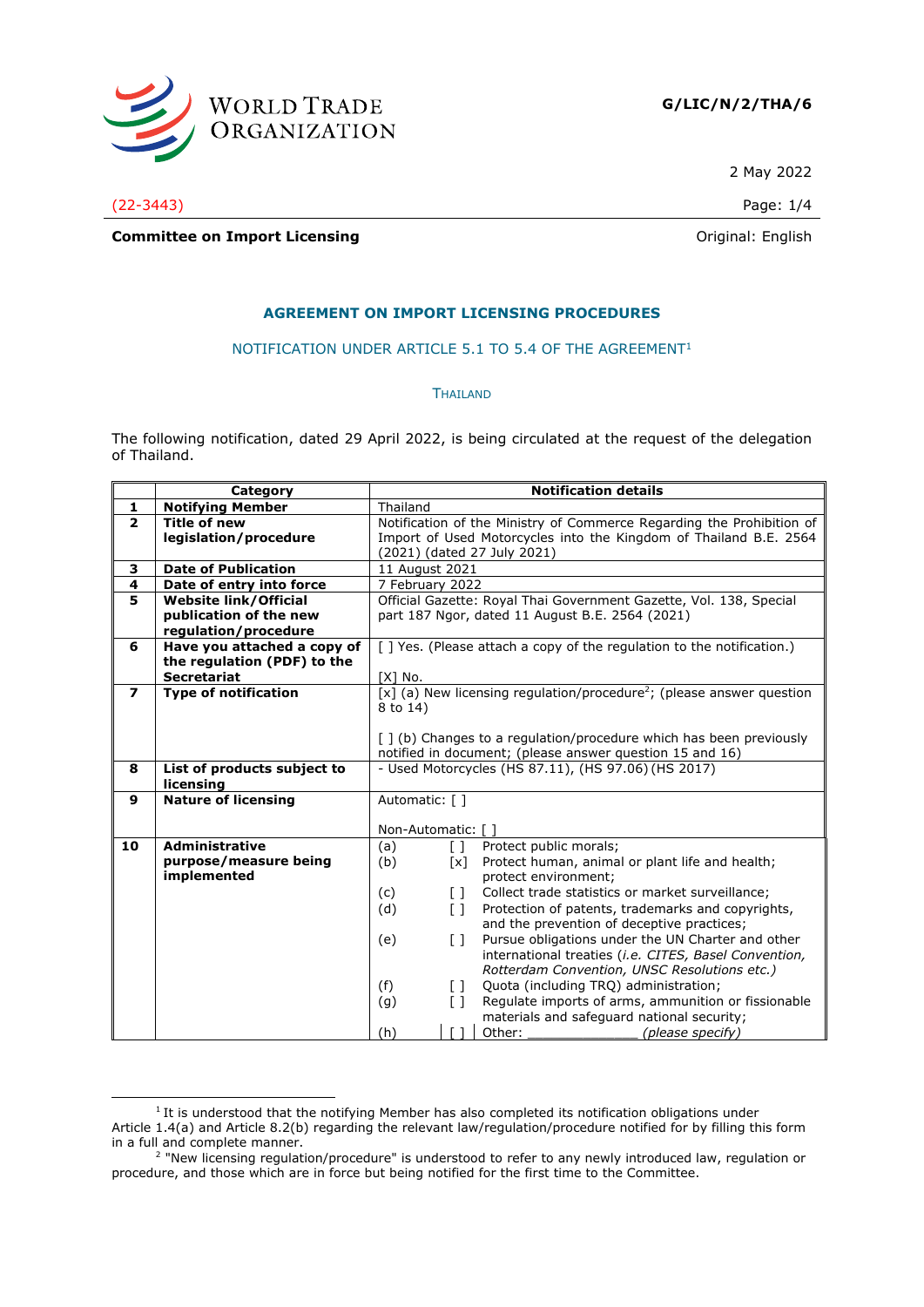# G/LIC/N/2/THA/6

- 2 -

|    | Category                                                    | <b>Notification details</b>                                                           |
|----|-------------------------------------------------------------|---------------------------------------------------------------------------------------|
| 11 | <b>Administrative body(ies)</b>                             | Ministry/authority and Department: Department of Foreign Trade,                       |
|    | for submission of                                           | Ministry of Commerce                                                                  |
|    | applications                                                | Address: 563 Nonthaburi road, Bangkrasor, Nonthaburi, Thailand                        |
|    |                                                             | 11000                                                                                 |
|    |                                                             | Website: https://www.dft.go.th/th-th/<br>Telephone: (+66)2-547-5124                   |
|    |                                                             | E-Mail: dftmtadindus1@gmail.com                                                       |
| 12 | <b>Contact point for</b>                                    | Ministry/authority and Department: Department of Foreign Trade,                       |
|    | information on eligibility                                  | Ministry of Commerce                                                                  |
|    |                                                             | Address: 563 Nonthaburi road, Bangkrasor, Nonthaburi, Thailand                        |
|    |                                                             | 11000<br>Website: https://www.dft.go.th/th-th/                                        |
|    |                                                             | Telephone: (+66)2-547-5124                                                            |
|    |                                                             | E-Mail: dftmtadindus1@gmail.com                                                       |
| 13 | <b>Expected duration of</b>                                 | Cancellation                                                                          |
|    | licensing procedure                                         |                                                                                       |
| 14 | A summary of the                                            | Used Motorcycles (HS 87.11, 97.06) are the import prohibited goods                    |
|    | notification in one of the<br><b>WTO official languages</b> | in the Kingdom of Thailand.                                                           |
|    |                                                             | A new regulation is issued and terminates the regulations as follows:                 |
|    |                                                             |                                                                                       |
|    |                                                             | Notification of the Ministry of Commerce Regarding the Importation of                 |
|    |                                                             | Goods into the Kingdom of Thailand (No. 113) B.E. 2539 (1996) (dated                  |
| 15 | In the case of 7(b), please                                 | 25 April 1996)                                                                        |
|    | indicate the type of new                                    | <b>Termination</b><br>(a)<br>$\Box$                                                   |
|    | change(s)                                                   | (b)<br>ப<br><b>Suspension</b>                                                         |
|    |                                                             | (c)<br>П<br>Modification of specific details in existing                              |
|    |                                                             | procedures:                                                                           |
|    |                                                             | Product coverage;                                                                     |
|    |                                                             | $\perp$<br>Administrative purpose;                                                    |
|    |                                                             | Automatic or Non-automatic;<br>$\perp$                                                |
|    |                                                             | $\Box$<br>Duration of licensing;                                                      |
|    |                                                             | Change the nature of quantity/value restriction;<br>$\perp$                           |
|    |                                                             | Eligibility of applicants;<br>$\Box$                                                  |
|    |                                                             | $\Box$ Contact information on eligibility;                                            |
|    |                                                             | Administrative body(ies) for submission of application;<br>$\Box$                     |
|    |                                                             | $\Box$<br>Documentation requirements (including application form);                    |
|    |                                                             | Period for Application;<br>$\perp$                                                    |
|    |                                                             | Administrative body(ies) to issue licence;                                            |
|    |                                                             | Processing time for issuing licence;                                                  |
|    |                                                             | Licence fee/administrative charge;                                                    |
|    |                                                             | Deposit/advance payment and relevant conditions;                                      |
|    |                                                             | Appeal regulations/procedures;                                                        |
|    |                                                             | Validity of licence;                                                                  |
|    |                                                             |                                                                                       |
|    |                                                             | Other conditions of licence (extension, transferability,<br>penalty of non-use etc.); |
|    |                                                             | Foreign exchange requirements;                                                        |
|    |                                                             | Other: ___________ (please specify).                                                  |
| 16 | <b>Please elaborate the</b>                                 |                                                                                       |
|    | changes in detail (in one of                                |                                                                                       |
|    | the WTO official languages)                                 |                                                                                       |
|    |                                                             |                                                                                       |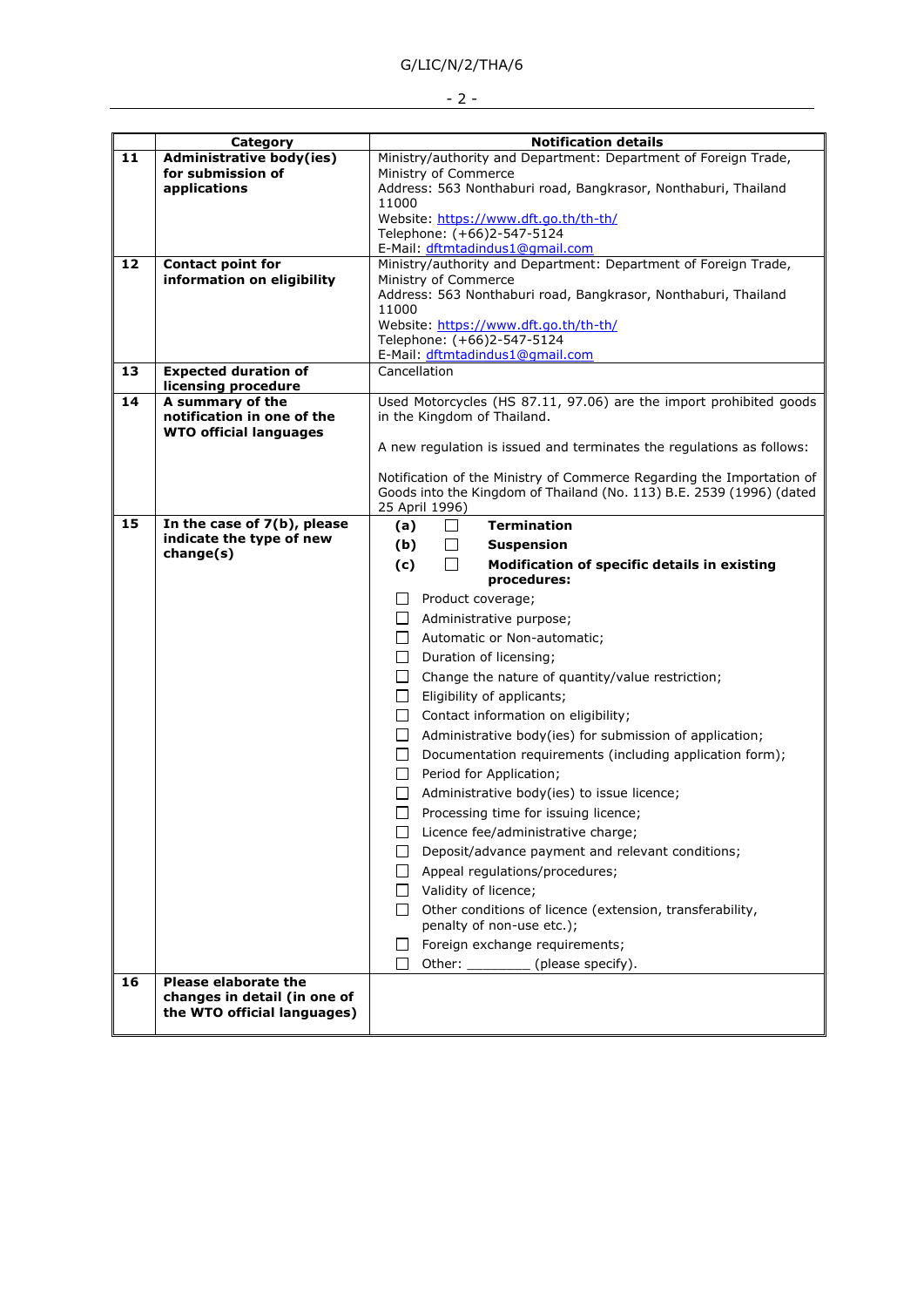## G/LIC/N/2/THA/6

### - 3 -

|              | Category                                                                        | <b>Notification details</b>                                                                                                                                                                                                                                                                                                                                                                                                                                                                                                                                                                                                                                                                                                                                                                     |
|--------------|---------------------------------------------------------------------------------|-------------------------------------------------------------------------------------------------------------------------------------------------------------------------------------------------------------------------------------------------------------------------------------------------------------------------------------------------------------------------------------------------------------------------------------------------------------------------------------------------------------------------------------------------------------------------------------------------------------------------------------------------------------------------------------------------------------------------------------------------------------------------------------------------|
| 1            | <b>Notifying Member</b>                                                         | Thailand                                                                                                                                                                                                                                                                                                                                                                                                                                                                                                                                                                                                                                                                                                                                                                                        |
| $\mathbf{z}$ | <b>Title of new</b><br>legislation/procedure                                    | Notification of the Ministry of Commerce Regarding the Importation of<br>Goods into the Kingdom of Thailand (No. 113) B.E. 2539 (1996) (dated<br>25 April 1996)"                                                                                                                                                                                                                                                                                                                                                                                                                                                                                                                                                                                                                                |
| 3            | <b>Date of Publication</b>                                                      | 21 May 1996                                                                                                                                                                                                                                                                                                                                                                                                                                                                                                                                                                                                                                                                                                                                                                                     |
| 4            | Date of entry into force                                                        | 22 May 1996                                                                                                                                                                                                                                                                                                                                                                                                                                                                                                                                                                                                                                                                                                                                                                                     |
| 5            | <b>Website link/Official</b><br>publication of the new<br>regulation/procedure  | Official Gazette: Royal Thai Government Gazette, Royal Government<br>Gazette, Gen. Vers, Vol. 113, Part 41 Ngor, dated 21 May 1996                                                                                                                                                                                                                                                                                                                                                                                                                                                                                                                                                                                                                                                              |
| 6            | Have you attached a copy<br>of the regulation (PDF) to<br>the Secretariat       | [ ] Yes. (Please attach a copy of the regulation to the notification.)<br>[X] No.                                                                                                                                                                                                                                                                                                                                                                                                                                                                                                                                                                                                                                                                                                               |
| 7            | <b>Type of notification</b>                                                     | $\lceil \cdot \rceil$ (a) New licensing regulation/procedure <sup>3</sup> ; (please answer question 8<br>to $14)$<br>[X] (b) Changes to a regulation/procedure which has been previously<br>notified in document: WTO document G/LIC/N/3/THA/7 from 6<br>October 2020; (please answer question 15 and 16)                                                                                                                                                                                                                                                                                                                                                                                                                                                                                       |
| 8            | List of products subject to<br>licensing                                        |                                                                                                                                                                                                                                                                                                                                                                                                                                                                                                                                                                                                                                                                                                                                                                                                 |
| 9            | <b>Nature of licensing</b>                                                      | Automatic: [ ]<br>Non-Automatic: [ ]                                                                                                                                                                                                                                                                                                                                                                                                                                                                                                                                                                                                                                                                                                                                                            |
| 10           | <b>Administrative</b><br>purpose/measure being<br>implemented                   | Protect public morals;<br>(a)<br>$\Box$<br>(b)<br>$\begin{bmatrix} 1 \end{bmatrix}$<br>Protect human, animal or plant life and health;<br>protect environment;<br>Collect trade statistics or market surveillance;<br>(c)<br>$\Box$<br>(d)<br>$\left[\right]$<br>Protection of patents, trademarks and copyrights,<br>and the prevention of deceptive practices;<br>Pursue obligations under the UN Charter and other<br>(e)<br>$\begin{bmatrix} 1 \end{bmatrix}$<br>international treaties (i.e. CITES, Basel Convention,<br>Rotterdam Convention, UNSC Resolutions etc.)<br>Quota (including TRQ) administration;<br>(f)<br>$\Box$<br>Regulate imports of arms, ammunition or fissionable<br>(g)<br>$\Box$<br>materials and safeguard national security;<br>(h)<br>Other:<br>(please specify) |
| 11           | <b>Administrative body(ies)</b><br>for submission of<br>applications            |                                                                                                                                                                                                                                                                                                                                                                                                                                                                                                                                                                                                                                                                                                                                                                                                 |
| 12           | <b>Contact point for</b><br>information on eligibility                          |                                                                                                                                                                                                                                                                                                                                                                                                                                                                                                                                                                                                                                                                                                                                                                                                 |
| 13           | <b>Expected duration of</b><br>licensing procedure                              |                                                                                                                                                                                                                                                                                                                                                                                                                                                                                                                                                                                                                                                                                                                                                                                                 |
| 14           | A summary of the<br>notification in one of the<br><b>WTO official languages</b> |                                                                                                                                                                                                                                                                                                                                                                                                                                                                                                                                                                                                                                                                                                                                                                                                 |
| 15           | In the case of 7(b), please<br>indicate the type of new<br>change(s)            | <b>Termination</b><br>⊠<br>(a)<br>(b)<br>$\Box$<br><b>Suspension</b><br>(c)<br>$\perp$<br>Modification of specific details in existing<br>procedures:<br>Product coverage;<br>Administrative purpose;<br>l 1<br>Automatic or Non-automatic;<br>$\perp$<br>Duration of licensing;<br>$\Box$<br>Change the nature of quantity/value restriction;<br>$\Box$<br>Eligibility of applicants;<br>$\Box$<br>□<br>Contact information on eligibility;<br>Administrative body(ies) for submission of application;<br>$\perp$<br>Documentation requirements (including application form);                                                                                                                                                                                                                  |

<sup>&</sup>lt;sup>3</sup> "New licensing regulation/procedure" is understood to refer to any newly introduced law, regulation or procedure, and those which are in force but being notified for the first time to the Committee.